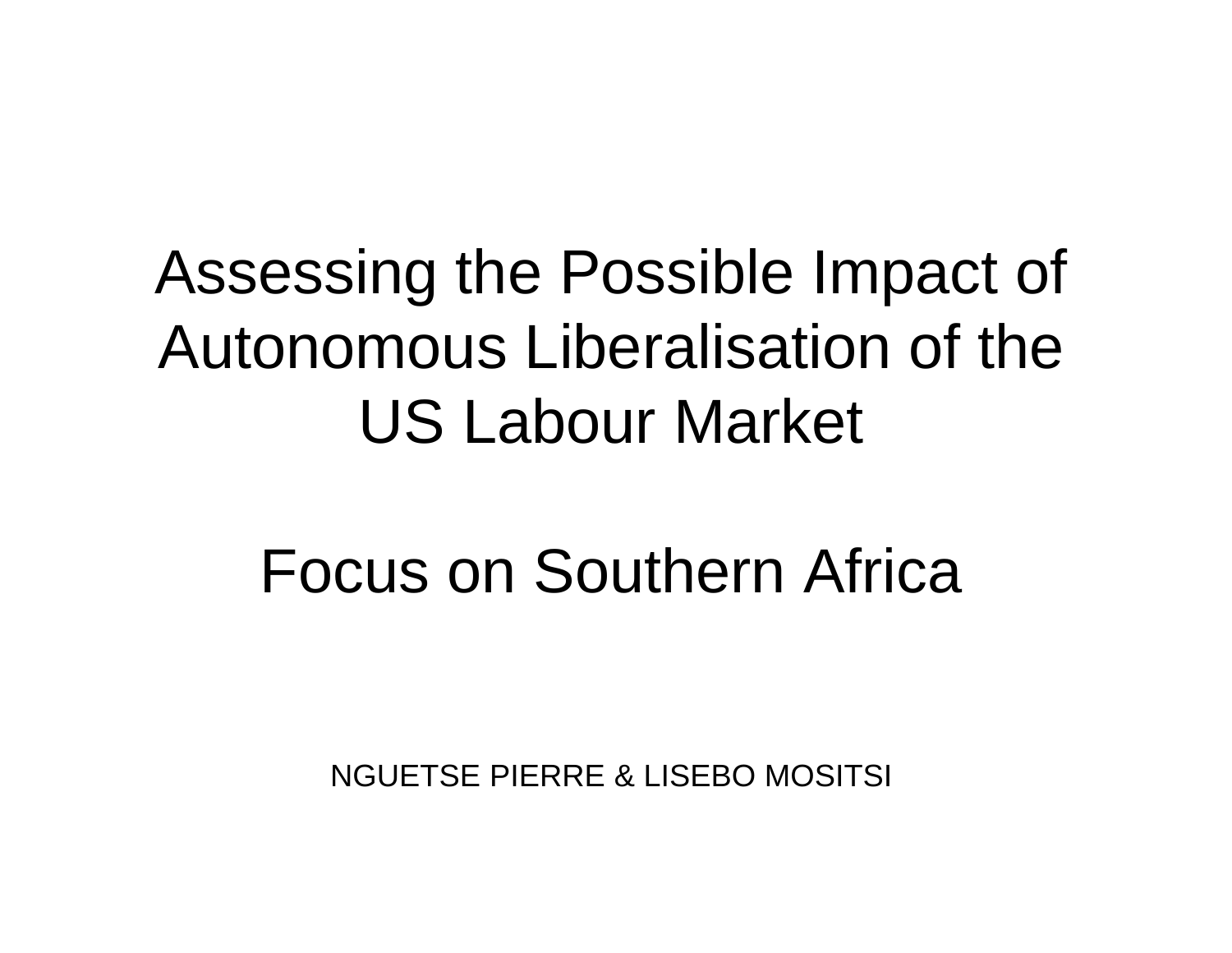## Introduction

#### • **Question:**

- How would a 5% increase in US skilled labour force affect other trading partners, in particular Southern Africa?
- **Motivation**:
	- –US at initial stages of revising migration policy
	- –Attracting only skilled labour
	- – Target: To increase size of skilled labour force from 84m to 137m by 2020 =  $>$  5% p.a.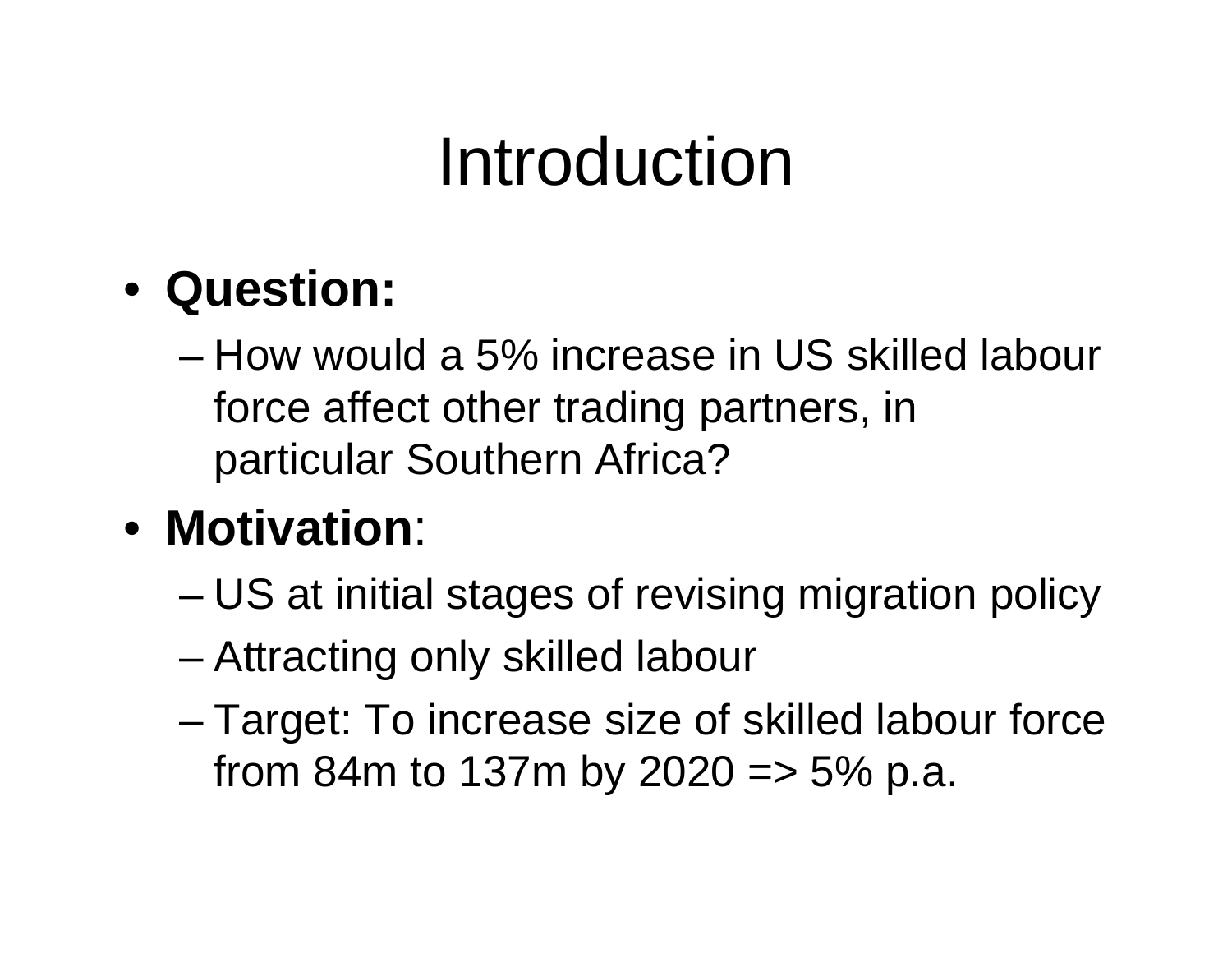### Model, Data and Focus

- **Model: GTAP**
	- –**Version GMig2**
	- – **Assumptions** 
		- **Inwards movement to the USA only**
	- **Shock**
		- **Exogenous 5% increase of US skilled labour => (increase based on existing shares)**
- **Focus**
	- **Effects on some macro-economic indices in SSA (Trade Balance, Current Account Balance)**
	- **Real Incomes (Migrant and non-movers)**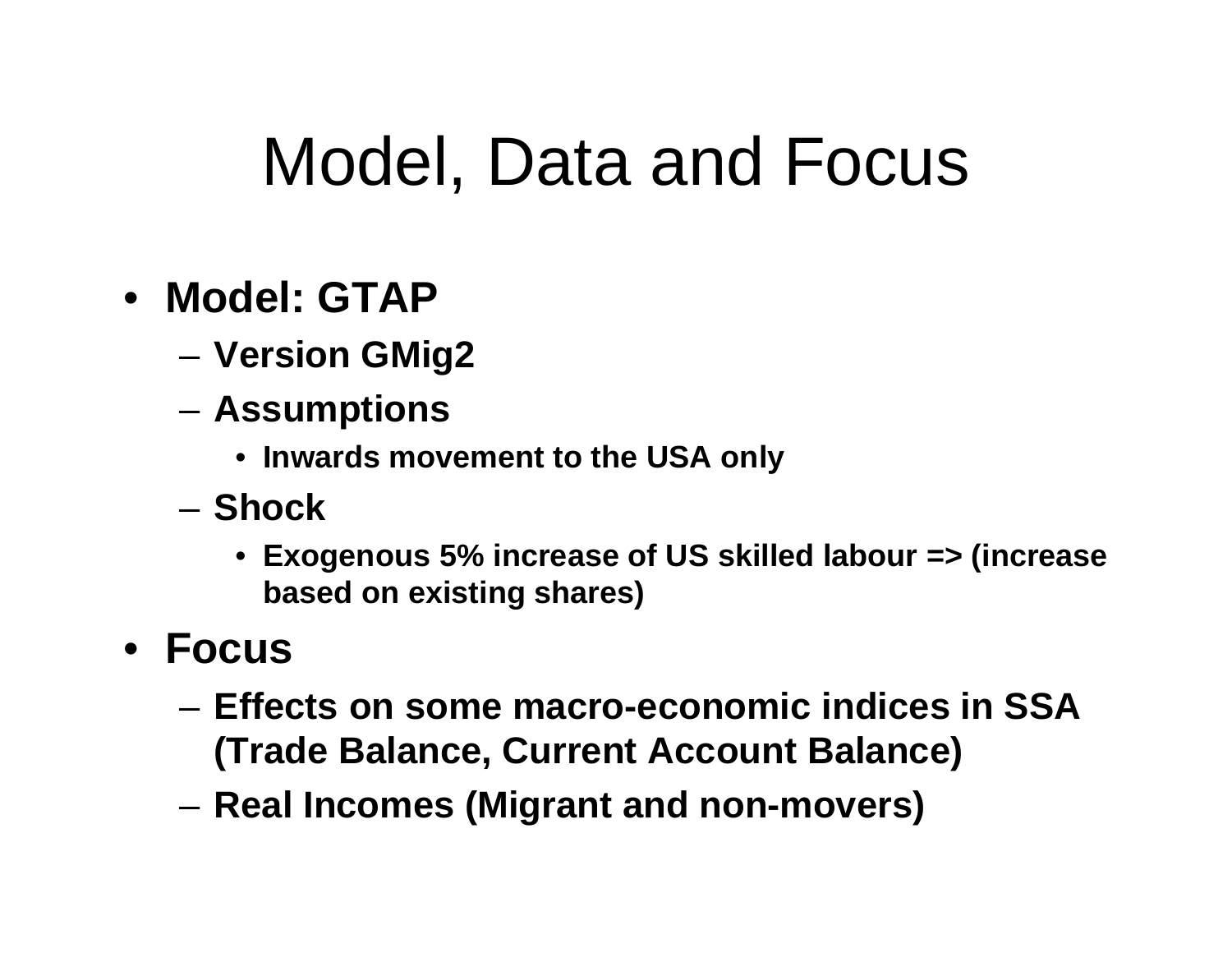#### Situational Analysis

 $\bullet$  Currently only 0.5% of US labour migrats are of Southern Africa origin vs other developing shares e.g. India alone  $= 0.8\%$ 

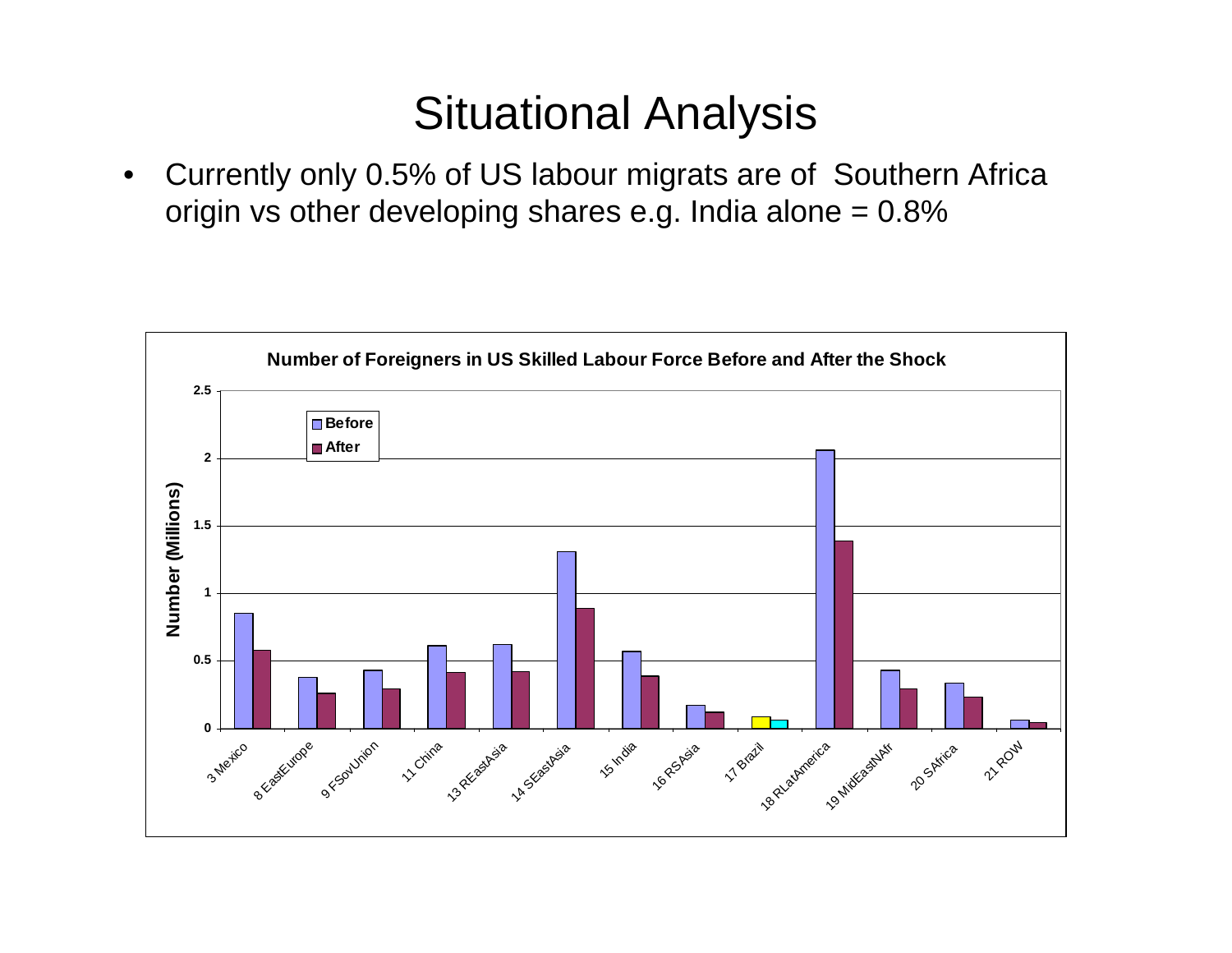# **Trade Balance (SSA)**

- Trade balance decreased
- TB=X-M

 $= -520.32$ 

- ToT increased, but TB decreased due to
	- –A 10.46% decrease in Qnty Exports
	- Imports increased by only 0.17%
- Changes in skilled labour force in home country resulted in decrease in exportables as prodn fell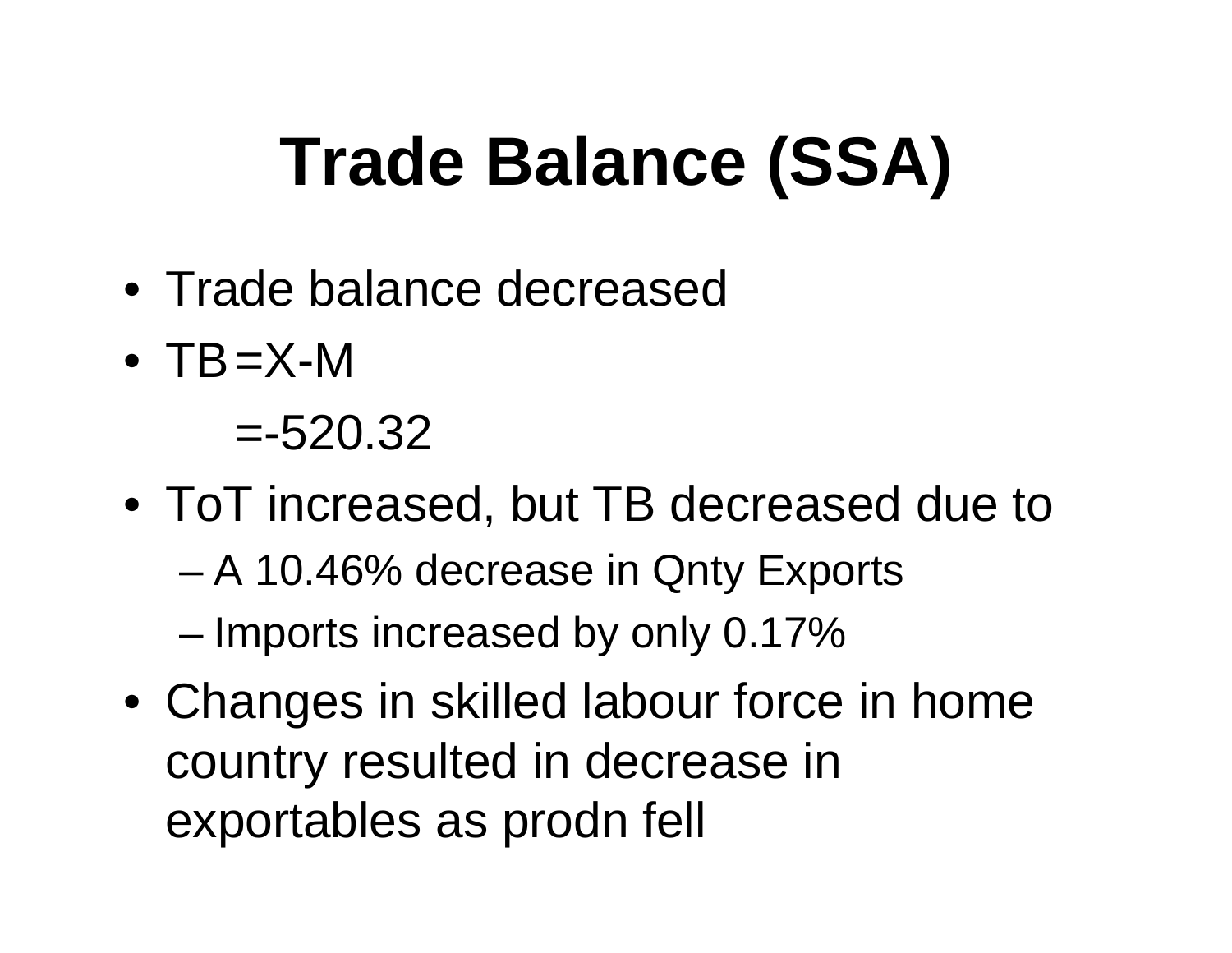### **Current Account Balance (SSA)**

- $\bullet$  CAB  $=$  S I + NREM  $=$  X M  $= 217.98$
- Savings
- Investment
- Positive change is due to remittances that have increased by USD 790.76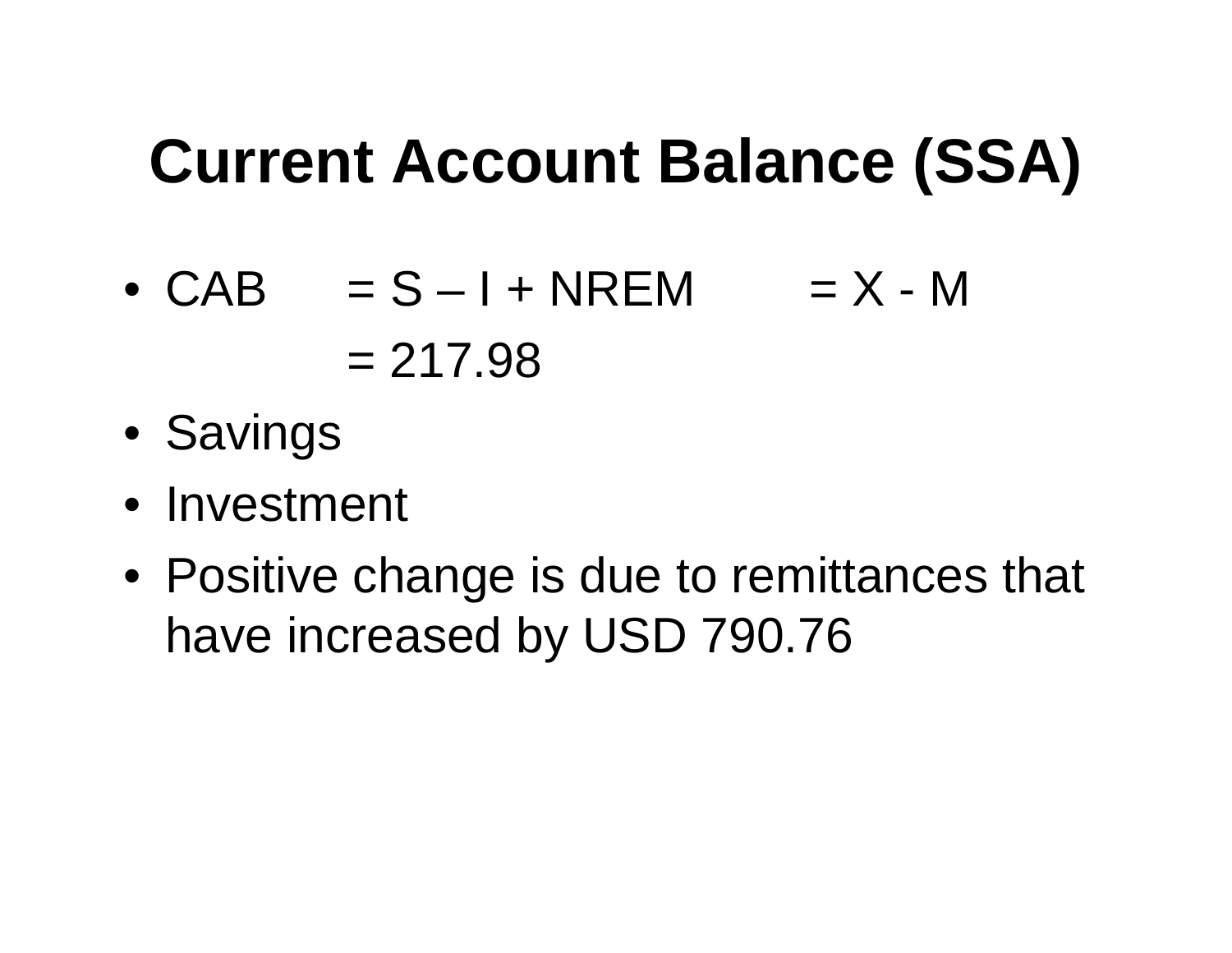### Real Income

- SSA
	- Migrants 258.10
	- Non-movers 900.19
- USA Market
	- -100.24, however GDP increased